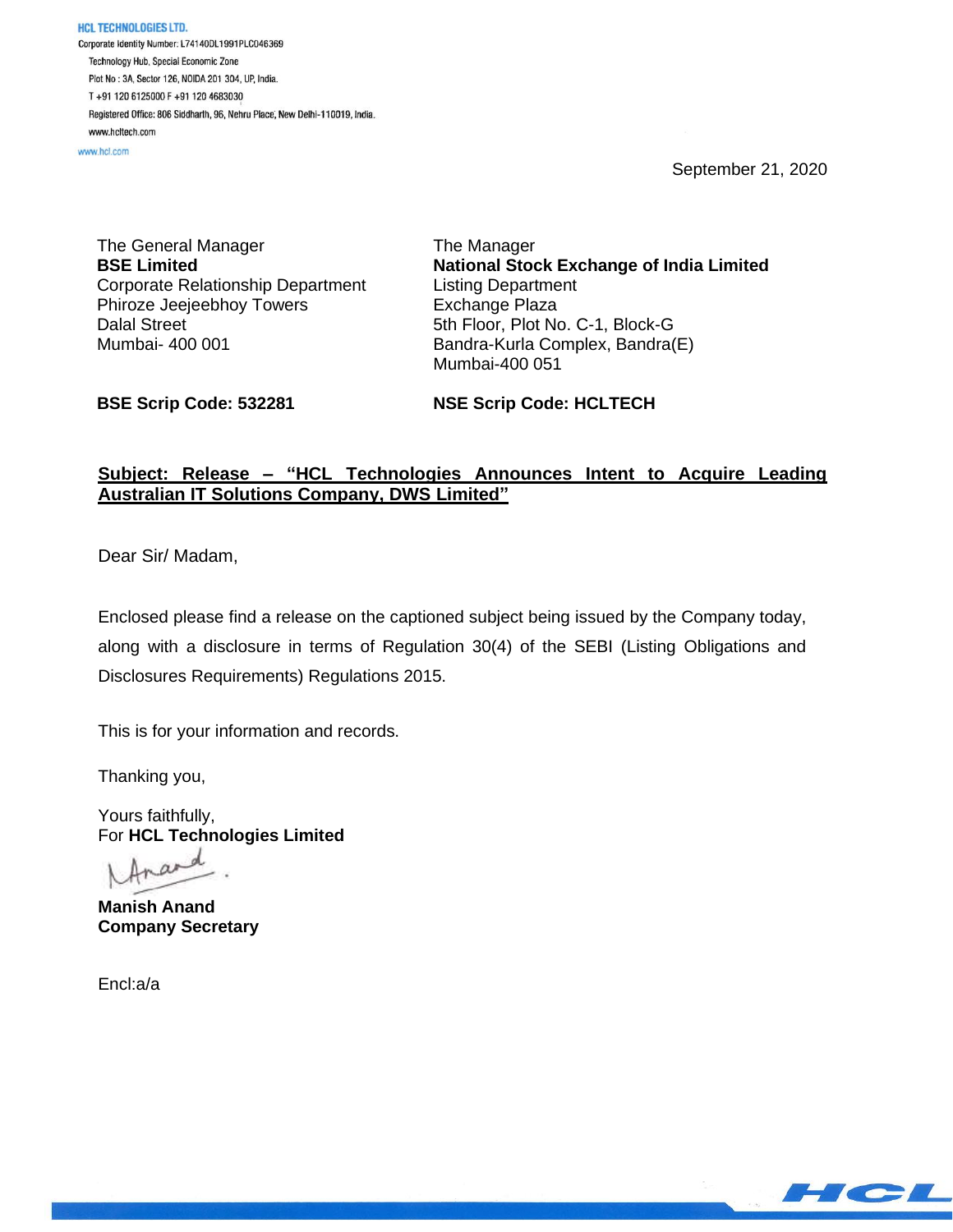

## **HCL Technologies Announces Intent to Acquire Leading Australian IT Solutions Company, DWS Limited**

### Strengthens leadership position as strategic innovation partner of choice in Australia and New Zealand market

**Melbourne, Australia, and Noida, India- Sep 21, 2020 –** HCL Technologies, (HCL), a leading global technology company, today announced its intent to acquire DWS Limited (ASX: DWS), a leading Australian IT, business and management consulting group. As the IT industry continues to evolve and the growing demand for digital strategies increases, DWS, with over 700 employees and offices in Melbourne, Sydney, Adelaide, Brisbane, and Canberra, delivers business and technology innovation to large clients across a spectrum of verticals.

The DWS Group, with FY20 revenue at A\$ 167.9 million, provides a wide range of IT services including Digital Transformation, Application development & support, Program & Project Management and Consulting. The acquisition of DWS will strongly enhance HCL's contribution to Digital initiatives in Australia and New Zealand while strengthening HCL's client portfolio across key industries.

"We are excited for this expansion of HCL Technologies in Australia and New Zealand and are confident that our combined strengths will further accelerate the digital transformation journeys of our clients and innovations for their end customers," said Michael Horton, Executive Vice President & Country Manager, Australia & New Zealand, HCL Technologies. "HCL has invested in the region for over 20 years and is committed to enabling digitilisation and growing the local ecosystem. DWS has forged a sterling reputation, powered by highly talented consultants who enable organizations to be at the cutting edge of technology. We look forward to welcoming the DWS team to HCL and creating enhanced global learning and career opportunities for them."

"We are delighted the DWS team is joining HCL. As a leading name in the global technology industry and with over 150,000 employees across 49 countries, they bring best in class technology capabilities, global scale and a wide network of clients and partners across industries," said Danny Wallis, CEO and Managing Director, DWS. "This acquisition represents an outstanding outcome for all DWS stakeholders: shareholders, employees, clients and other business partners."

HCL currently employs 1600 people in major cities, including Canberra, Sydney, Melbourne, Brisbane, and Perth. HCL has been delivering ground-breaking technology solutions to some of the region's largest companies and looks forward to strengthening its unique delivery model and differentiated offerings in the region. The transaction is expected to close in December 2020, subject to closing conditions, including regulatory approvals.

#### **About HCL Technologies**

HCL Technologies (HCL) empowers global enterprises with technology for the next decade today. HCL's Mode 1-2-3 strategy through its deep-domain industry expertise, customer-centricity and entrepreneurial culture of ideapreneurship™ enables businesses transform into next-gen enterprises. HCL offers its services and products through three business units - IT and Business Services (ITBS), Engineering and R&D Services (ERS) and Products & Platforms (P&P). ITBS enables global enterprises to transform their businesses through offerings in areas of Applications, Infrastructure, Digital Process Operations and next generational digital transformation solutions. ERS offers engineering services and solutions in all aspects of product development and platform engineering while under P&P, HCL provides modernized software products to global clients for their technology and industry specific requirements. Through its cutting-edge co-innovation labs, global delivery capabilities and broad global network, HCL delivers holistic services in various industry verticals, categorized under

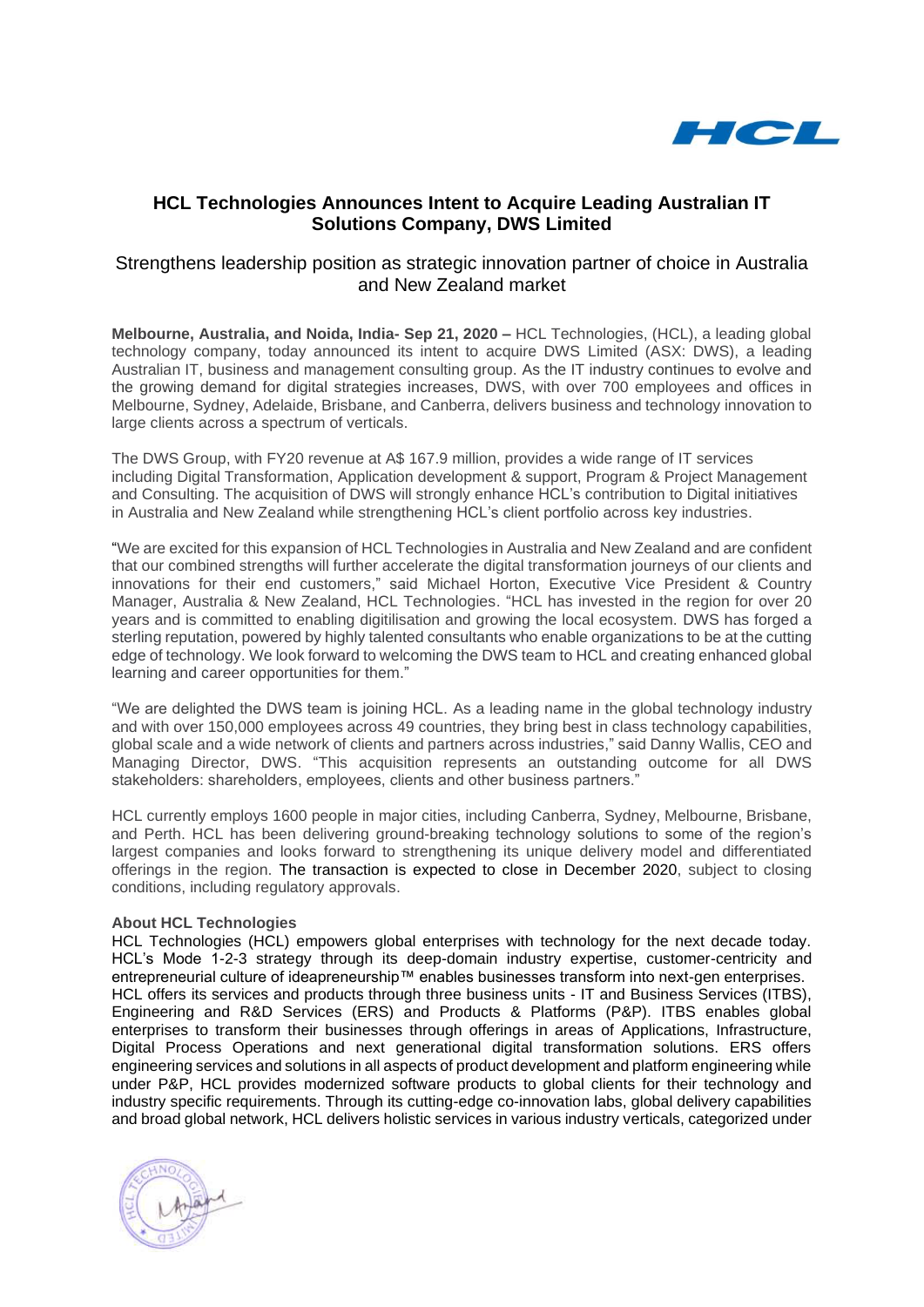Financial Services, Manufacturing, Technology & Services, Telecom & Media, Retail & CPG, Life Sciences & Healthcare and Public Services.

As a leading global technology company, HCL takes pride in its diversity, social responsibility, sustainability and education initiatives. As of 12 months ended June 30, 2020, HCL has a consolidated revenue of US\$9.93 billion and its 150,287 ideapreneurs operate out of 49 countries. For more information, visit<https://www.hcltech.com/>

#### **About DWS Limited**

DWS is an ASX-listed Australian-based IT services company which provides a suite of integrated solutions, including consulting services, such as custom application development and project management and digital solutions, such as data automation and design services. DWS was established in 1991 by current CEO, Danny Wallis, and was listed on the ASX in June 2006. DWS is headquartered in Melbourne with Australian-based offices located in Sydney, Brisbane, Adelaide and Canberra.

#### **Forward–looking Statements**

Certain statements in this release are forward-looking statements, which involve a number of risks, uncertainties, assumptions and other factors that could cause actual results to differ materially from those in such forward-looking statements. All statements, other than statements of historical fact are statements that could be deemed forward-looking statements, including but not limited to the statements containing the words 'planned', 'expects', 'believes',' strategy', 'opportunity', 'anticipates', 'hopes' or other similar words. The risks and uncertainties relating to these statements include, but are not limited to, risks and uncertainties regarding impact of pending regulatory proceedings, fluctuations in earnings, our ability to manage growth, intense competition in IT services, business process outsourcing and consulting services including those factors which may affect our cost advantage, wage increases in India, customer acceptances of our services, products and fee structures, our ability to attract and retain highly skilled professionals, our ability to integrate acquired assets in a cost-effective and timely manner, time and cost overruns on fixed-price, fixed-timeframe contracts, customer concentration, restrictions on immigration, our ability to manage our international operations, reduced demand for technology in our key focus areas, disruptions in telecommunication networks, our ability to successfully complete and integrate potential acquisitions, the success of our brand development efforts, liability for damages on our service contracts, the success of the companies /entities in which we have made strategic investments, withdrawal of governmental fiscal incentives, political instability, legal restrictions on raising capital or acquiring companies outside India, and unauthorized use of our intellectual property, other risks, uncertainties and general economic conditions affecting our industry. There can be no assurance that the forward-looking statements made herein will prove to be accurate, and issuance of such forward-looking statements should not be regarded as a representation by the Company, or any other person, that the objective and plans of the Company will be achieved. All forward-looking statements made herein are based on information presently available to the Management of the Company and the Company does not undertake to update any forward-looking statement that may be made from time to time by or on behalf of the Company.

#### **For further details please contact:**

| <b>HCL Technologies:</b> |                         |
|--------------------------|-------------------------|
| Ravi Kathuria            | Ravi.Kathuria@hcl.com   |
| Devneeta Pahuja          | Devneeta.p@hcl.com      |
| DWS:                     |                         |
| Danny Wallis             | Danny@dws.com.au        |
| <b>Stuart Whipp</b>      | Stuart.whipp@dws.com.au |

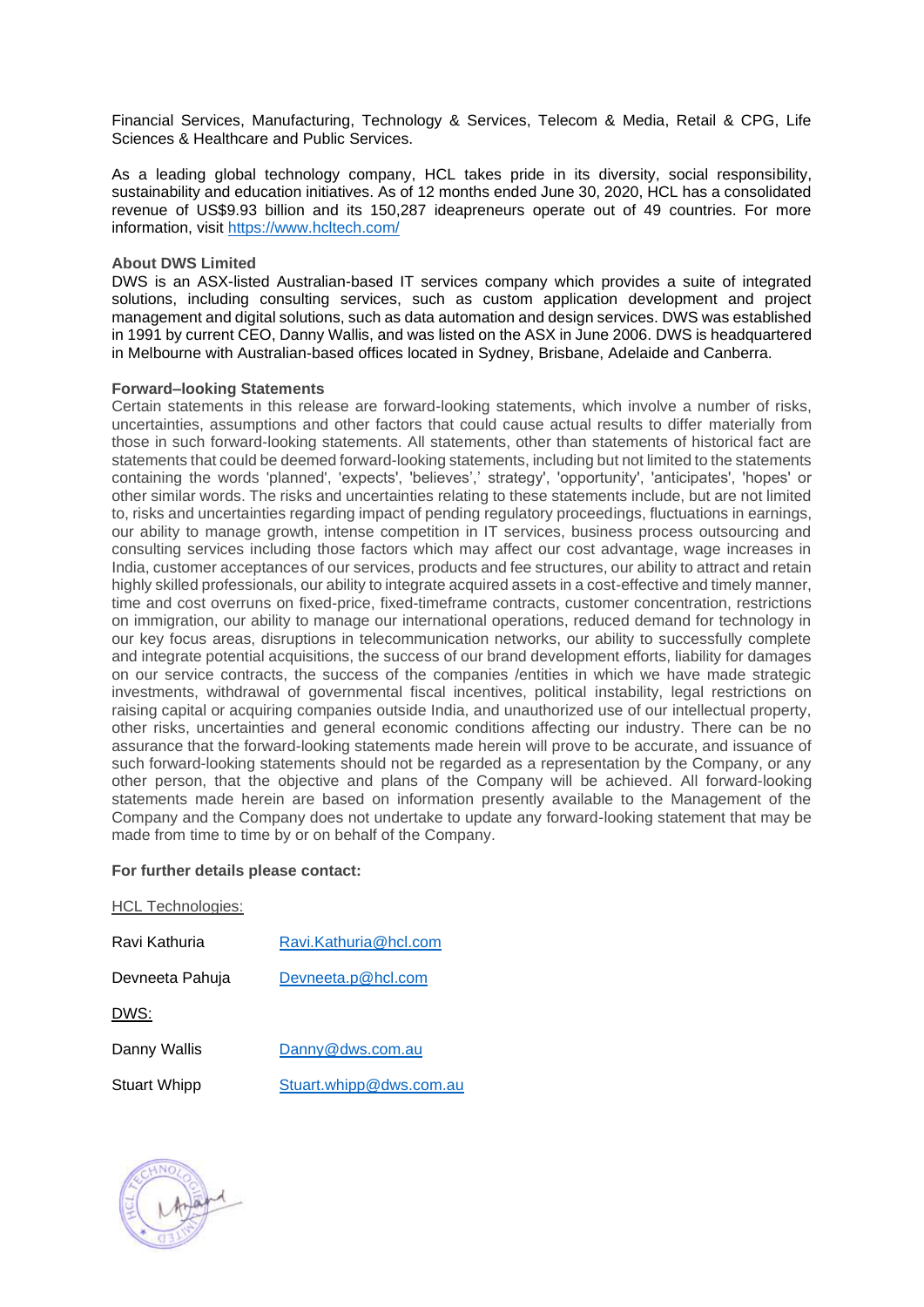# **Details of acquisition - as required under SEBI Regulations**

| 1              | Name of the target entity, details in<br>brief such as size, turnover etc.                    | DWS Limited ("DWS") is incorporated<br>$\blacksquare$<br>in Australia with its headquarters in<br>Melbourne, Australia.<br>DWS is a public company listed on<br>٠<br>the ASX, the Australian<br>stock<br>exchange.<br>DWS provides IT Services to Large<br>Ξ<br><b>Strategic</b><br>Clients<br>spread<br>across<br>Verticals in the Australia and New<br>Zealand region.<br>DWS employees: 772 Employees (as<br>ш<br>of June 30, 2020); largely in Australia. |
|----------------|-----------------------------------------------------------------------------------------------|---------------------------------------------------------------------------------------------------------------------------------------------------------------------------------------------------------------------------------------------------------------------------------------------------------------------------------------------------------------------------------------------------------------------------------------------------------------|
| $\overline{2}$ | Whether the acquisition would fall<br>within related party transaction(s)?                    | <b>No</b><br>$\blacksquare$                                                                                                                                                                                                                                                                                                                                                                                                                                   |
| 3              | Industry to which the entity being<br>acquired belongs.                                       | <b>Information Technology</b><br>٠                                                                                                                                                                                                                                                                                                                                                                                                                            |
| $\overline{4}$ | Objects and effects of acquisition                                                            | The acquisition is a step towards<br>٠<br>enhancing HCL Technologies' (HCL)<br>presence in the Australia and New<br>Zealand region.<br>The acquisition helps HCL expand its<br>п<br>coverage of clients and use the<br>acquired customer base to offer its<br>expanded portfolio of services.                                                                                                                                                                 |
| 5              | Brief details of any Governmental or<br>regulatory approvals required for the<br>acquisition. | The acquisition will be done by a<br>٠<br>process of Scheme of Arrangement to<br>be approved by the court(s) in<br>Australia.<br>The acquisition shall also be subject to<br>٠<br>the approvals of Australia's Foreign<br>Investment Review Board, Australian                                                                                                                                                                                                 |
|                |                                                                                               | Competition Commission and New<br>Zealand's<br>Overseas<br>Investment<br>Office.<br>The transaction will also require an<br>п<br>approval of the Target company's<br>Shareholders.                                                                                                                                                                                                                                                                            |